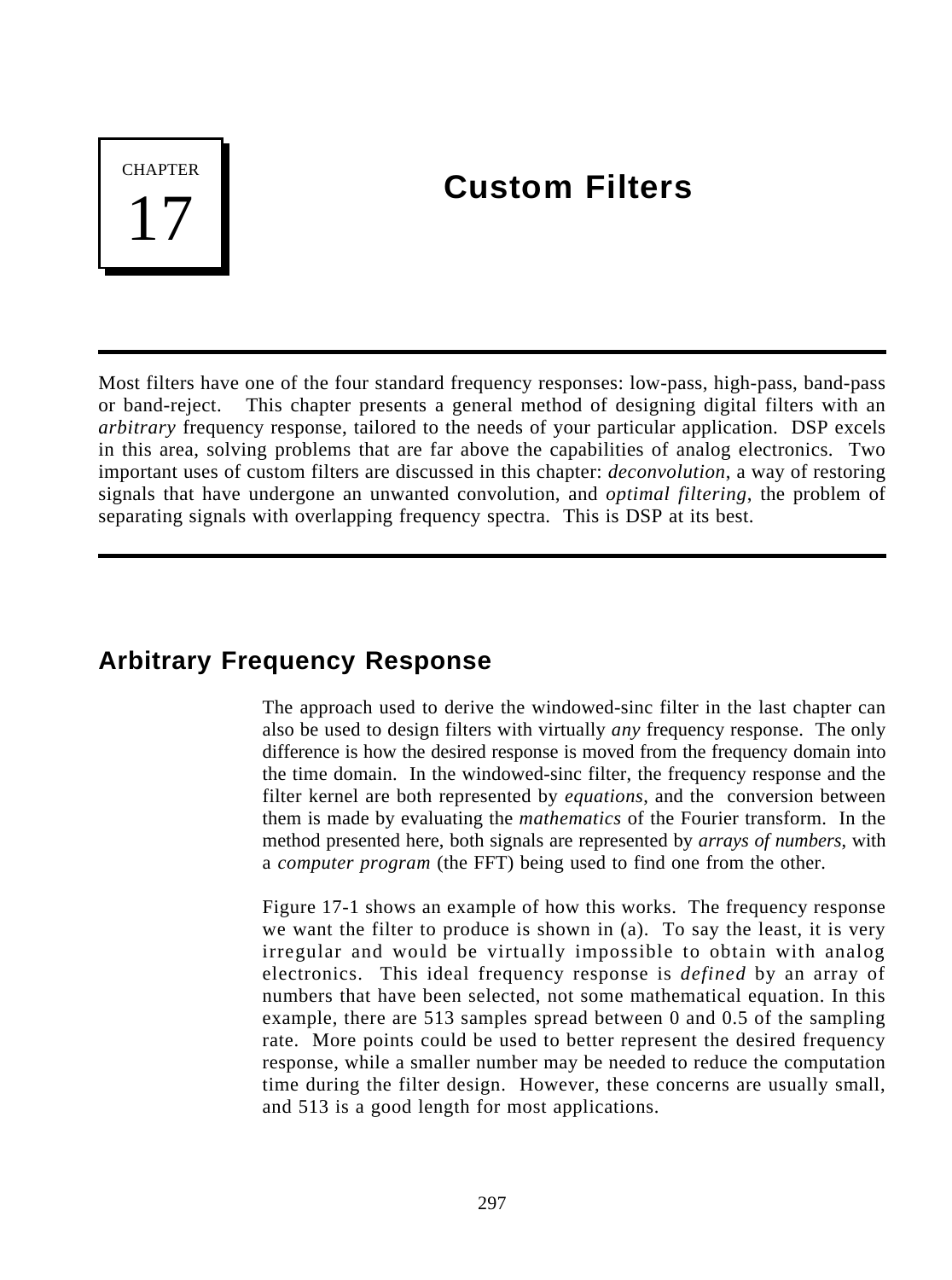Besides the desired *magnitude* array shown in (a), there must be a corresponding *phase* array of the same length. In this example, the phase of the desired frequency response is entirely *zero* (this array is not shown in Fig. 17-1). Just as with the magnitude array, the phase array can be loaded with any arbitrary curve you would like the filter to produce. However, remember that the first and last samples (i.e., 0 and 512) of the phase array must have a value of *zero* (or a multiple of  $2\pi$ , which is the same thing). The frequency response can also be specified in rectangular form by defining the array entries for the *real* and *imaginary parts*, instead of using the magnitude and phase.

The next step is to take the Inverse DFT to move the filter into the time domain. The quickest way to do this is to convert the frequency domain to rectangular form, and then use the Inverse FFT. This results in a 1024 sample signal running from 0 to 1023, as shown in (b). This is the impulse response that corresponds to the frequency response we want; however, it is not suitable for use as a filter kernel (more about this shortly). Just as in the last chapter, it needs to be *shifted*, *truncated*, and *windowed*. In this example, we will design the filter kernel with  $M = 40$ , i.e., 41 points running from sample 0 to sample 40. Table 17-1 shows a computer program that converts the signal in (b) into the filter kernel shown in (c). As with the windowed-sinc filter, the points near the ends of the filter kernel are so small that they appear to be zero when plotted. Don't make the mistake of thinking they can be deleted!

```
100 'CUSTOM FILTER DESIGN 
110 'This program converts an aliased 1024 point impulse response into an M+1 point
120 'filter kernel (such as Fig. 17-1b being converted into Fig. 17-1c) 
130 '
140 DIM REX[1023] 'REX[ ] holds the signal being converted 
150 DIM T[1023] \overline{1} is a temporary storage buffer
160 '
170 PI = 3.14159265<br>180 M% = 40'Set filter kernel length (41 total points)
190 ' 
200 GOSUB XXXX 'Mythical subroutine to load REX[ ] with impulse response
210 '
220 FOR I% = 0 TO 1023 Shift (rotate) the signal M/2 points to the right
230 INDEX% = I% + M\%/2240 IF INDEX% > 1023 THEN INDEX% = INDEX%-1024
250 T[INDEX%] = REX[I%]
260 NEXT I%
270 '
280 FOR I% = 0 TO 1023 
290 REX[I\%] = T[I\%]300 NEXT I%
                                Truncate and window the signal
320 FOR I% = 0 TO 1023
330 IF 1\% \leq M\% THEN REX[1%] = REX[1%] * (0.54 - 0.46 * COS(2*PI*I%/M%))
340 IF I\% > M\% THEN REX[I\%] = 0
350 NEXT I%
360 ' 'The filter kernel now resides in REX[0] to REX[40]
370 END
```

```
 TABLE 17-1
```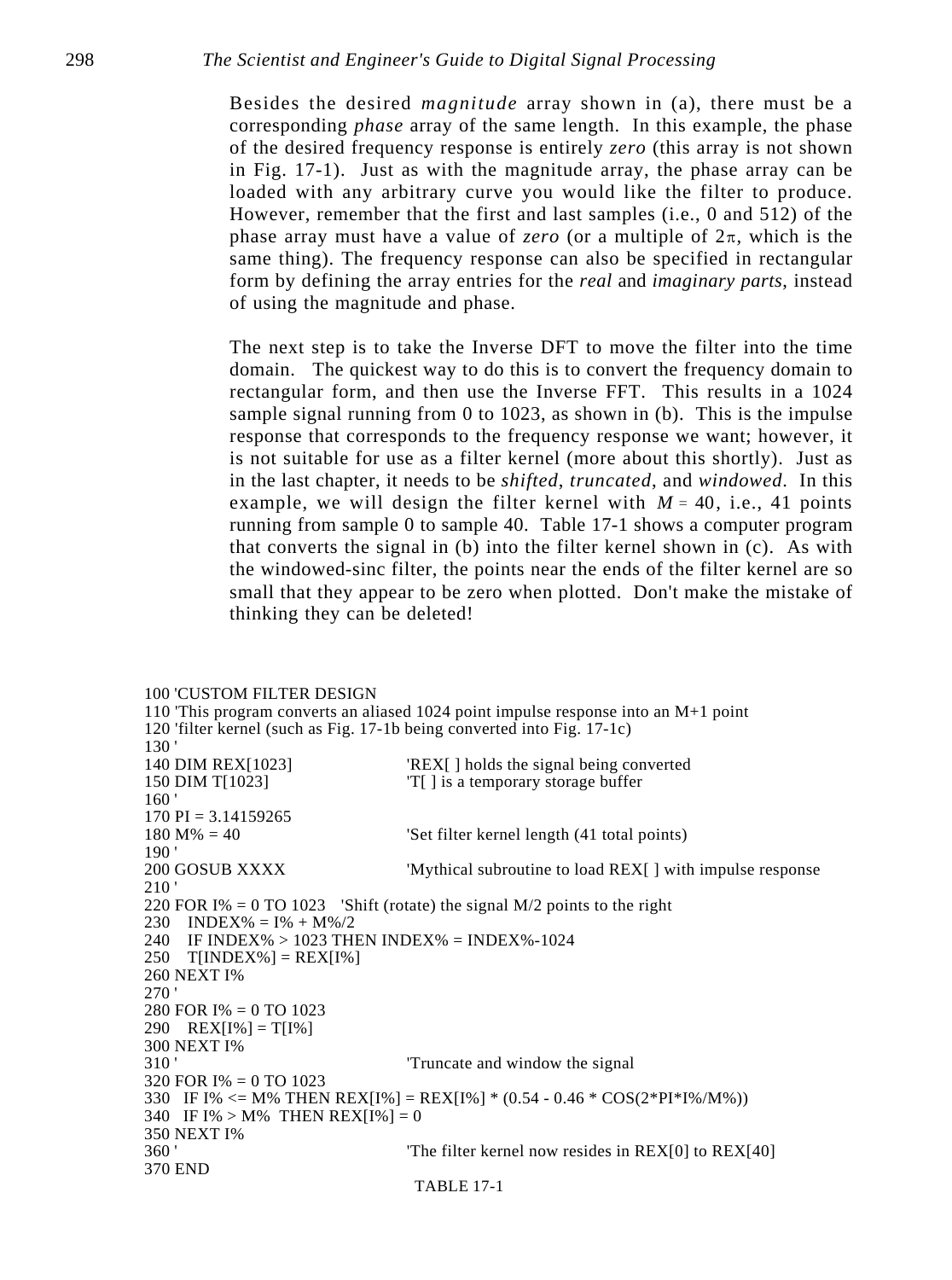

Example of FIR filter design. Figure (a) shows the desired frequency response, with 513 samples running between 0 to 0.5 of the sampling rate. Taking the Inverse DFT results in (b), an *aliased* impulse response composed of 1024 samples. To form the filter kernel, (c), the aliased impulse response is truncated to  $M+1$ samples, shifted to the right by *M*/2 samples, and multiplied by a Hamming or Blackman window. In this example, *M* is 40. The program in Table 17-1 shows how this is done. The filter kernel is tested by padding it with zeros and taking the DFT, providing the actual frequency response of the filter, (d).

The last step is to *test* the filter kernel. This is done by taking the DFT (using the FFT) to find the actual frequency response, as shown in (d). To obtain better resolution in the frequency domain, pad the filter kernel with zeros before the FFT. For instance, using 1024 total samples (41 in the filter kernel, plus 983 zeros), results in 513 samples between 0 and 0.5.

As shown in Fig. 17-2, the length of the filter kernel determines how well the *actual* frequency response matches the *desired* frequency response. The exceptional performance of FIR digital filters is apparent; virtually any frequency response can be obtained if a long enough filter kernel is used.

This is the entire design method; however, there is a subtle *theoretical* issue that needs to be clarified. Why isn't it possible to directly use the impulse response shown in 17-1b as the filter kernel? After all, if (a) is the Fourier transform of (b), wouldn't convolving an input signal with (b) produce the *exact* frequency response we want? The answer is *no*, and here's why.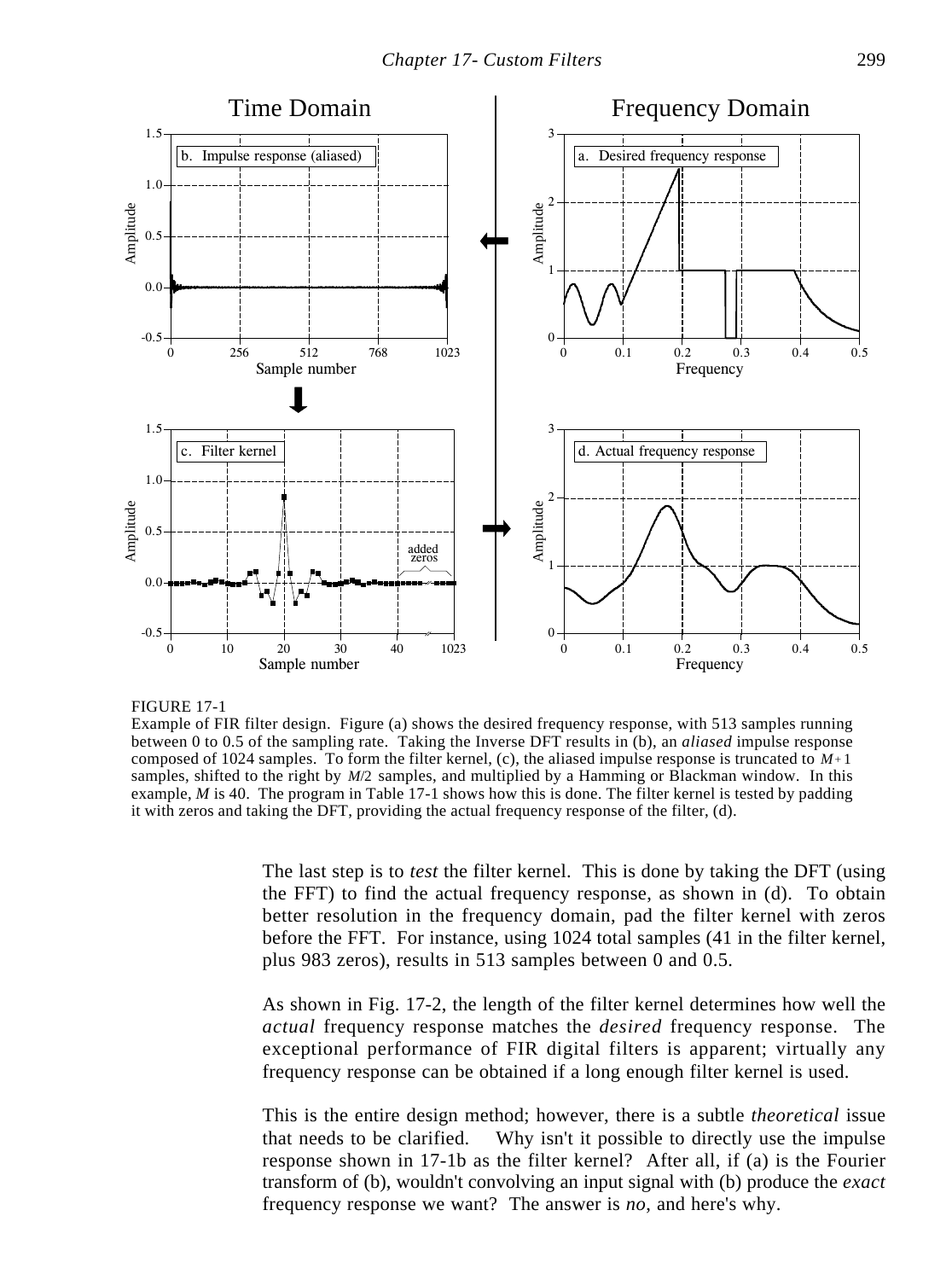When designing a custom filter, the desired frequency response is defined by the values in an array. Now consider this: what does the frequency response do *between* the specified points? For simplicity, two cases can be imagined, one "good" and one "bad." In the "good" case, the frequency response is a smooth curve between the defined samples. In the "bad" case, there are wild fluctuations between. As luck would have it, the impulse response in (b) corresponds to the "bad" frequency response. This can be shown by padding it with a large number of zeros, and then taking the DFT. The frequency response obtained by this method will show the erratic behavior between the originally defined samples, and look just awful.

To understand this, imagine that we force the frequency response to be what we want by defining it at an infinite number of points between 0 and 0.5. That is, we create a continuous curve. The inverse DTFT is then used to find the impulse response, which will be *infinite* in length. In other words, the "good" frequency response corresponds to something that cannot be represented in a computer, an infinitely long impulse response. When we represent the frequency spectrum with  $N/2 + 1$  samples, only *N* points are provided in the time domain, making it unable to correctly contain the signal. The result is that the infinitely long impulse response wraps up (aliases) into the *N* points. When this aliasing occurs, the frequency response changes from "good" to "bad." Fortunately, windowing the *N* point impulse response greatly reduces this aliasing, providing a smooth curve between the frequency domain samples.

Designing a digital filter to produce a given frequency response is quite simple. The hard part is finding what frequency response to use. Let's look at some strategies used in DSP to design custom filters.

## **Deconvolution**

Unwanted convolution is an inherent problem in transferring analog information. For instance, all of the following can be modeled as a convolution: image blurring in a shaky camera, echoes in long distance telephone calls, the finite bandwidth of analog sensors and electronics, etc. Deconvolution is the process of filtering a signal to compensate for an undesired convolution. The goal of deconvolution is to recreate the signal as it existed *before* the convolution took place. This usually requires the characteristics of the convolution (i.e., the impulse or frequency response) to be known. This can be distinguished from **blind deconvolution**, where the characteristics of the parasitic convolution are *not* known. Blind deconvolution is a much more difficult problem that has no general solution, and the approach must be tailored to the particular application.

Deconvolution is nearly impossible to understand in the *time domain*, but quite straightforward in the *frequency domain*. Each sinusoid that composes the original signal can be changed in amplitude and/or phase as it passes through the undesired convolution. To extract the original signal, the deconvolution filter must *undo* these amplitude and phase changes. For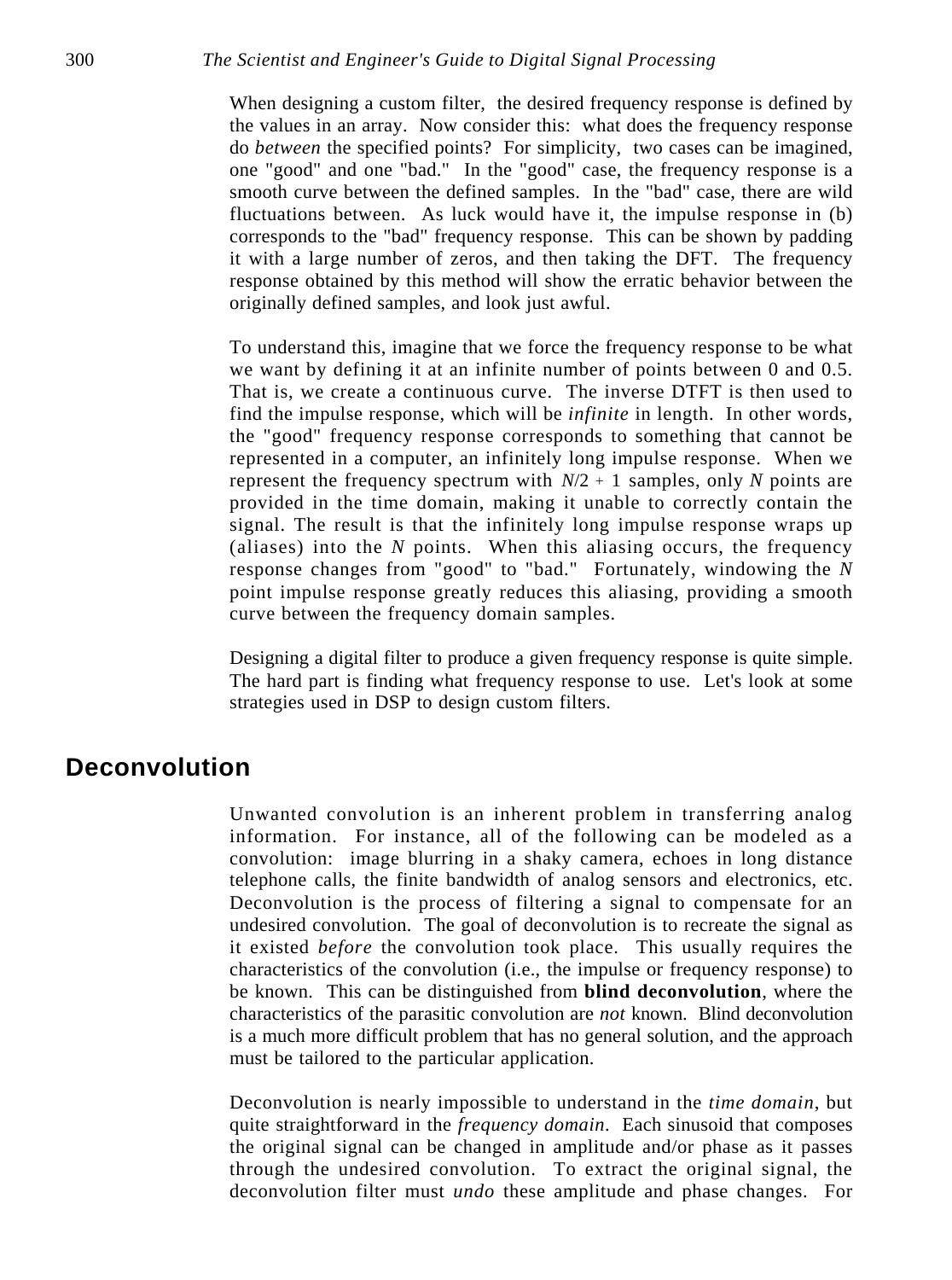3

c.  $M = 100$ 





FIGURE 17-2

Frequency response vs. filter kernel length. These figures show the frequency responses obtained with various lengths of filter kernels. The number of points in each filter kernel is equal to  $M+1$ , running from 0 to  $M$ . As more points are used in the filter kernel, the resulting frequency response more closely matches the desired frequency response. Figure 17-1a shows the desired frequency response for this example.

example, if the convolution changes a sinusoid's amplitude by 0.5 with a 30 degree phase shift, the deconvolution filter must amplify the sinusoid by 2.0 with a -30 degree phase change.

The example we will use to illustrate deconvolution is a *gamma ray detector*. As illustrated in Fig. 17-3, this device is composed of two parts, a *scintillator* and a *light detector*. A scintillator is a special type of transparent material, such as sodium iodide or bismuth germanate. These compounds change the energy in each gamma ray into a brief burst of visible light. This light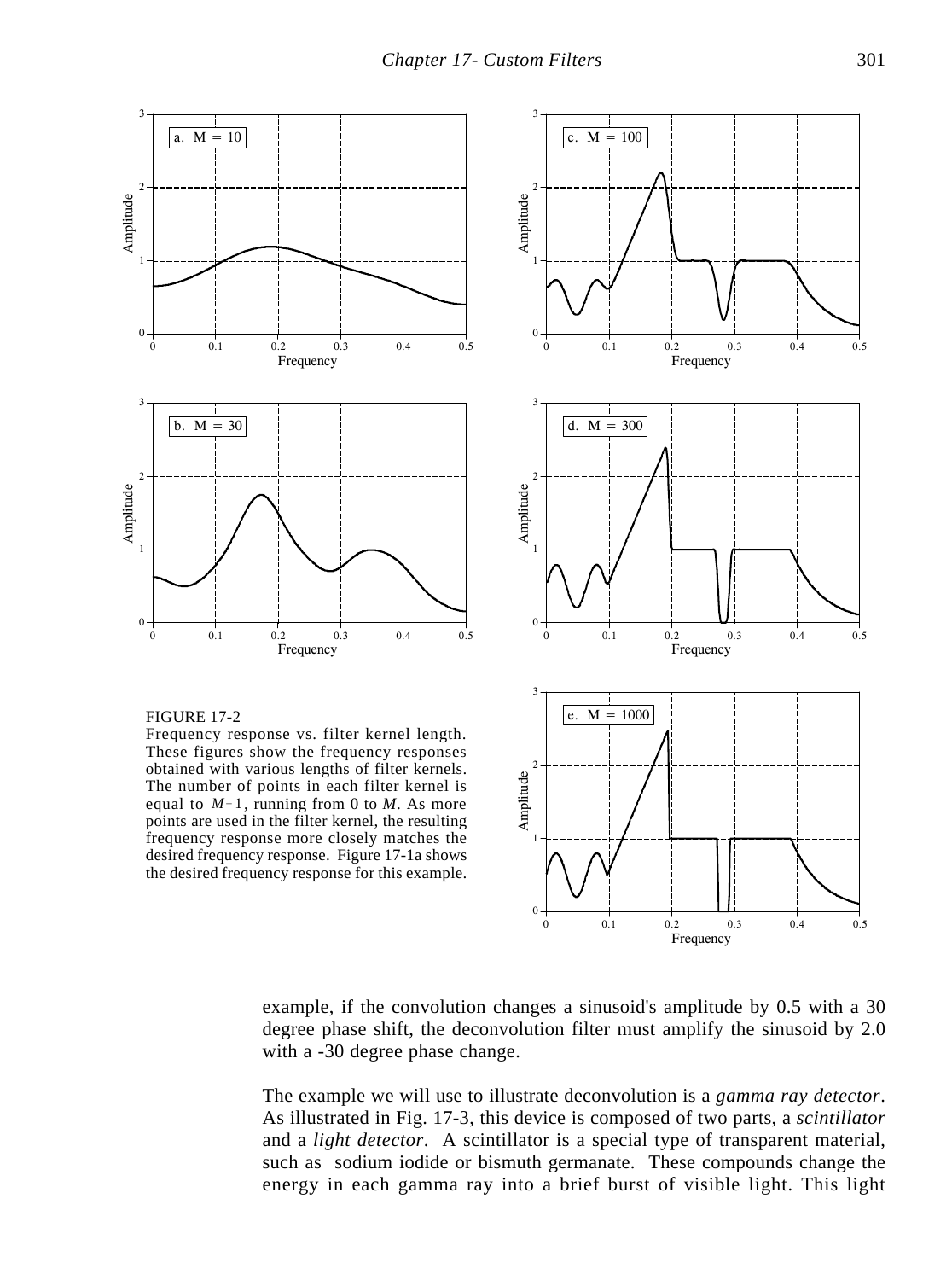

Example of an unavoidable convolution. A gamma ray detector can be formed by mounting a *scintillator* on a *light detector*. When a gamma ray strikes the scintillator, its energy is converted into a pulse of light. This pulse of light is then converted into an electronic signal by the light detector. The gamma ray is an *impulse*,

is then converted into an electronic signal by a light detector, such as a photodiode or photomultiplier tube. Each pulse produced by the detector resembles a *one-sided exponential*, with some rounding of the corners. This shape is determined by the characteristics of the scintillator used. When a gamma ray deposits its energy into the scintillator, nearby atoms are excited to a higher energy level. These atoms randomly *deexcite*, each producing a single photon of visible light. The net result is a light pulse whose amplitude decays over a few hundred nanoseconds (for sodium iodide). Since the arrival of each gamma ray is an *impulse*, the output pulse from the detector (i.e., the one-sided exponential) is the *impulse response* of the system.

Figure 17-4a shows pulses generated by the detector in response to randomly arriving gamma rays. The information we would like to extract from this output signal is the *amplitude* of each pulse, which is proportional to the *energy* of the gamma ray that generated it. This is useful information because the energy can tell interesting things about where the gamma ray has been. For example, it may provide medical information on a patient, tell the age of a distant galaxy, detect a bomb in airline luggage, etc.

Everything would be fine if only an occasional gamma ray were detected, but this is usually not the case. As shown in (a), two or more pulses may overlap, shifting the measured amplitude. One answer to this problem is to *deconvolve* the detector's output signal, making the pulses narrower so that less pile-up occurs. Ideally, we would like each pulse to resemble the original impulse. As you may suspect, this isn't possible and we must settle for a pulse that is finite in length, but significantly shorter than the detected pulse. This goal is illustrated in Fig. 17-4b.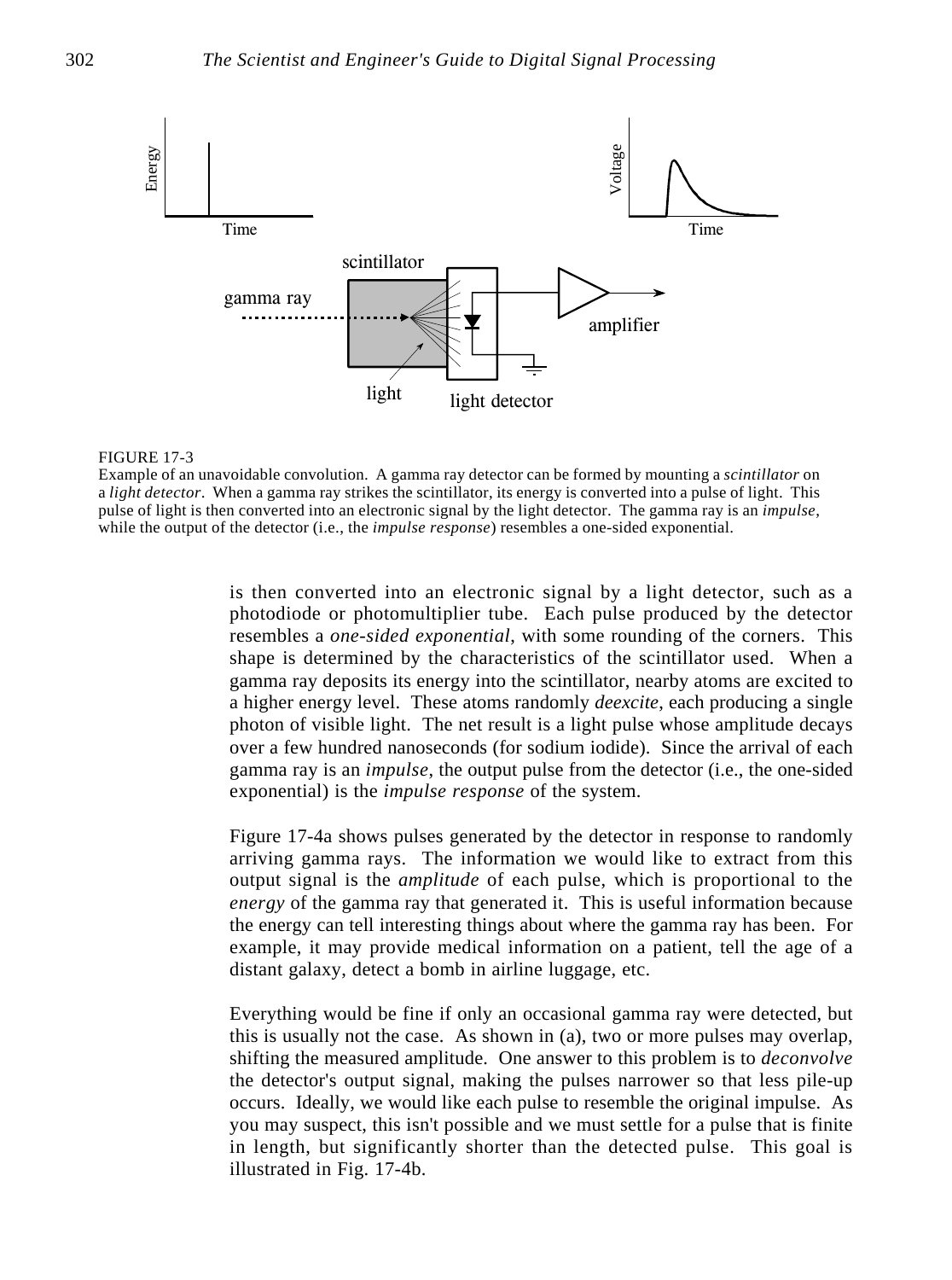

FIGURE 17-4 Example of deconvolution. Figure (a) shows the output signal from a gamma ray detector in response to a series of randomly arriving gamma rays. The deconvolution filter is designed to convert (a) into (b), by

Even though the detector signal has its information encoded in the *time domain*, much of our analysis must be done in the *frequency domain*, where the problem is easier to understand. Figure 17-5a is the signal produced by the detector (something we know). Figure (c) is the signal we wish to have (also something we know). This desired pulse was arbitrarily selected to be the same shape as a Blackman window, with a length about one-third that of the original pulse. Our goal is to find a filter kernel, (e), that when convolved with the signal in  $(a)$ , produces the signal in  $(c)$ . In equation form: if  $a * e = c$ , and given *a* and *c*, find *e*.

If these signals were combined by addition or multiplication instead of convolution, the solution would be easy: *subtraction* is used to "de-add" and *division* is used to "de-multiply." Convolution is different; there is not a simple inverse operation that can be called "deconvolution." Convolution is too messy to be undone by directly manipulating the time domain signals.

Fortunately, this problem is simpler in the frequency domain. Remember, *convolution* in one domain corresponds with *multiplication* in the other domain. Again referring to the signals in Fig. 17-5: if  $b \times f = d$ , and given *b* and *d*, find *f*. This is an easy problem to solve: the frequency response of the filter, (f), is the frequency spectrum of the desired pulse, (d), *divided* by the frequency spectrum of the detected pulse, (b). Since the detected pulse is asymmetrical, it will have a *nonzero* phase. This means that a *complex* division must be used (that is, a magnitude  $\&$  phase divided by another magnitude  $\&$  phase). In case you have forgotten, Chapter 9 defines how to perform a complex division of one spectrum by another. The required filter kernel, (e), is then found from the frequency response by the custom filter method (IDFT, shift, truncate,  $\&$ multiply by a window).

There are limits to the improvement that deconvolution can provide. In other words, if you get greedy, things will fall apart. Getting greedy in this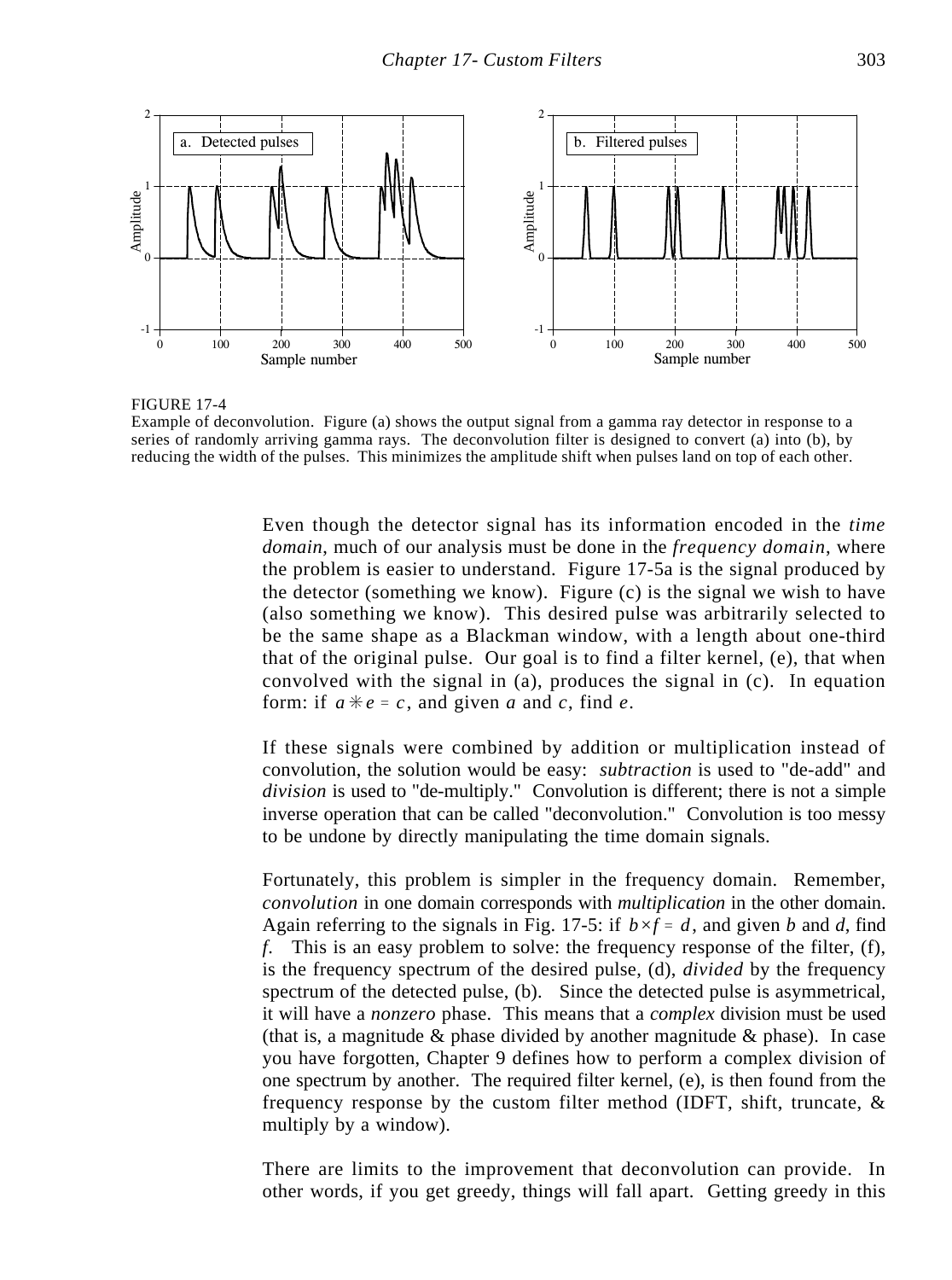example means trying to make the desired pulse excessively narrow. Let's look at what happens. If the desired pulse is made narrower, its frequency spectrum must contain more high frequency components. Since these high frequency components are at a very low amplitude in the detected pulse, the filter must have a very high gain at these frequencies. For instance, (f) shows that some frequencies must be multiplied by a factor of *three* to achieve the desired pulse in (c). If the desired pulse is made narrower, the gain of the deconvolution filter will be even greater at high frequencies.

The problem is, small errors are very unforgiving in this situation. For instance, if some frequency is amplified by 30, when only 28 is required, the deconvolved signal will probably be a mess. When the deconvolution is pushed to greater levels of performance, the characteristics of the unwanted convolution must be understood with greater *accuracy* and *precision*. There are always unknowns in real world applications, caused by such villains as: electronic noise, temperature drift, variation between devices, etc. These unknowns set a limit on how well deconvolution will work.

Even if the unwanted convolution is *perfectly* understood, there is still a factor that limits the performance of deconvolution: *noise*. For instance, most unwanted convolutions take the form of a low-pass filter, reducing the amplitude of the high frequency components in the signal. Deconvolution corrects this by amplifying these frequencies. However, if the amplitude of these components falls below the inherent noise of the system, the information contained in these frequencies is lost. No amount of signal processing can retrieve it. It's gone forever. Adios! Goodbye! Sayonara! Trying to reclaim this data will only amplify the noise. As an extreme case, the amplitude of some frequencies may be completely reduced to *zero*. This not only obliterates the information, it will try to make the deconvolution filter have *infinite* gain at these frequencies. The solution: design a less aggressive deconvolution filter and/or place limits on how much gain is allowed at any of the frequencies.

How far can you go? How greedy is too greedy? This depends totally on the problem you are attacking. If the signal is well behaved and has low noise, a significant improvement can probably be made (think a factor of 5-10). If the signal changes over time, isn't especially well understood, or is noisy, you won't do nearly as well (think a factor of 1-2). Successful deconvolution involves a great deal of testing. If it works at some level, try going farther; you will know when it falls apart. No amount of theoretical work will allow you to bypass this iterative process.

Deconvolution can also be applied to *frequency domain* encoded signals. A classic example is the restoration of old recordings of the famous opera singer, Enrico Caruso (1873-1921). These recordings were made with very primitive equipment by modern standards. The most significant problem is the *resonances* of the long tubular recording horn used to gather the sound. Whenever the singer happens to hit one of these resonance frequencies, the loudness of the recording abruptly increases. Digital deconvolution has improved the subjective quality of these recordings by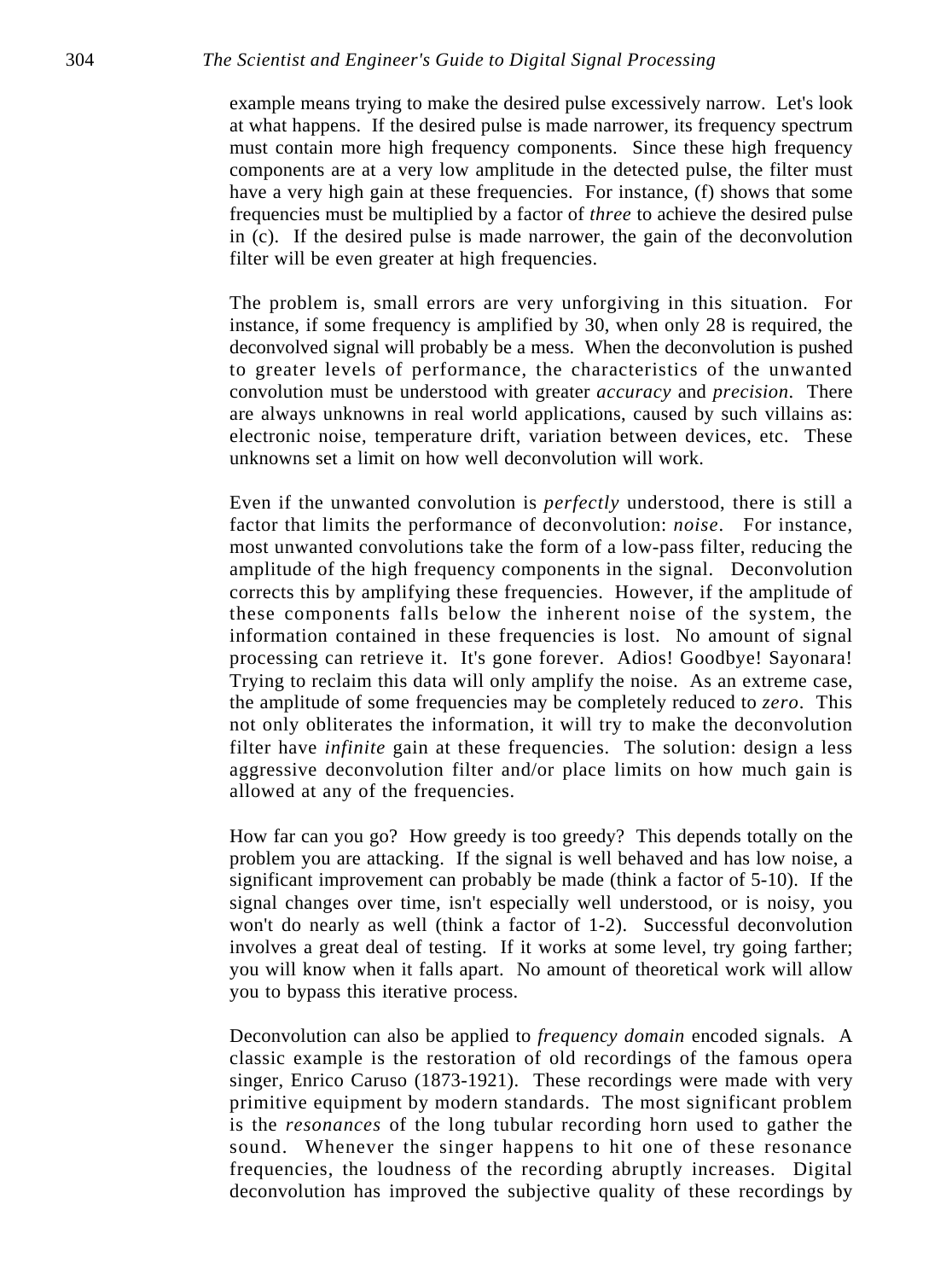

Example of deconvolution in the time and frequency domains. The impulse response of the example gamma ray detector is shown in (a), while the desired impulse response is shown in (c). The frequency spectra of these two signals are shown in (b) and (d), respectively. The filter that changes (a) into (c) has a frequency response, (f), equal to (b) divided by (d). The filter kernel of this filter, (e), is then found from the frequency response using the custom filter design method (inverse DFT, truncation, windowing). Only the magnitudes of the frequency domain signals are shown in this illustration; however, the

reducing the loud spots in the music. We will only describe the general method; for a detailed description, see the original paper: T. Stockham, T. Cannon, and R. Ingebretsen, "Blind Deconvolution Through Digital Signal Processing", *Proc. IEEE*, vol. 63, Apr. 1975, pp. 678-692.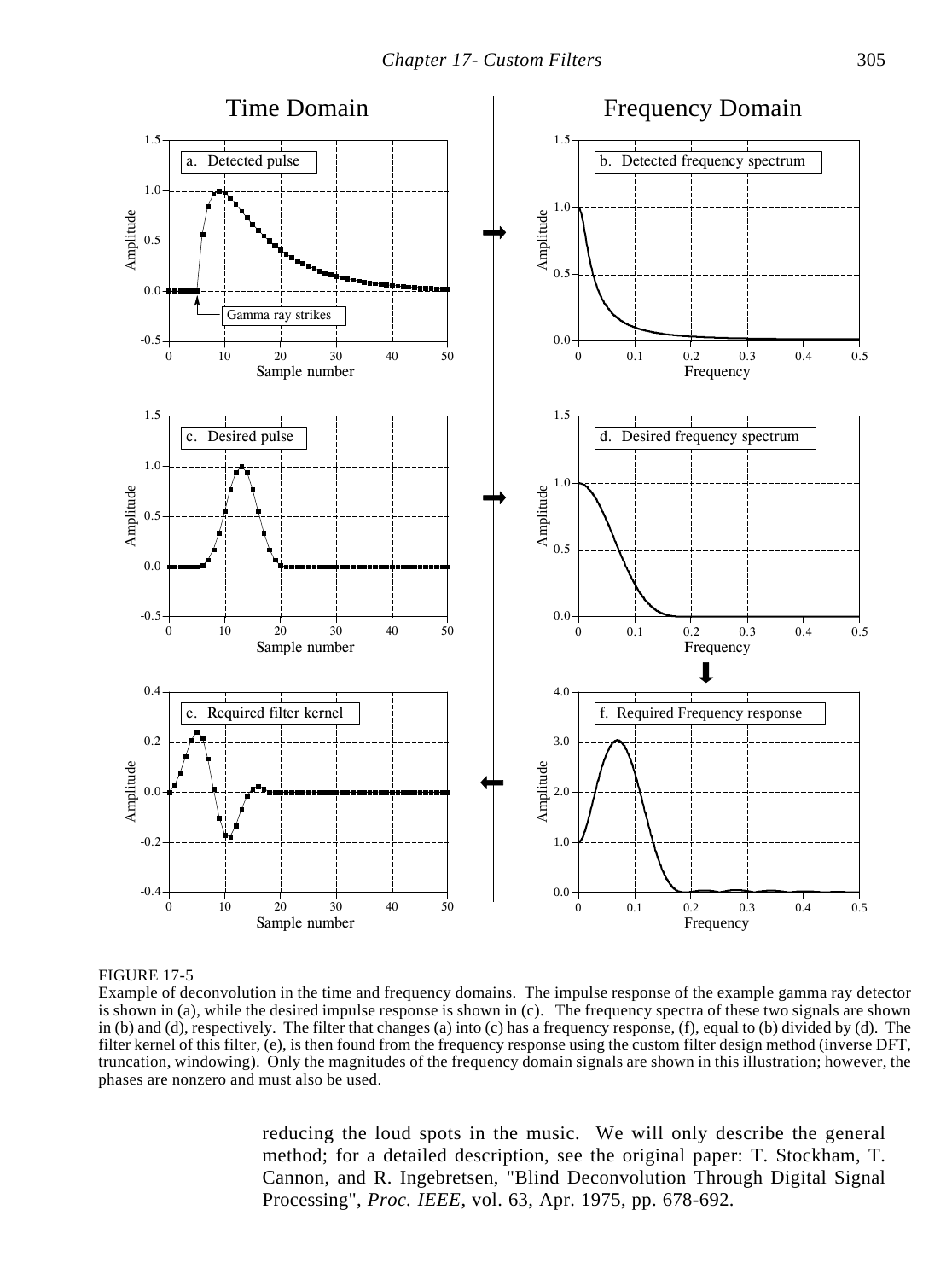

Deconvolution of old phonograph recordings. The frequency spectrum produced by the original singer is illustrated in (a). Resonance peaks in the primitive equipment, (b), produce distortion in the recorded frequency spectrum, (c). The frequency response of the deconvolution filter, (d), is designed to counteracts the undesired convolution, restoring the original spectrum, (e). These graphs are for illustrative purposes only; they are not actual signals.

Figure 17-6 shows the general approach. The frequency spectrum of the original audio signal is illustrated in (a). Figure (b) shows the frequency response of the recording equipment, a relatively smooth curve except for several sharp resonance peaks. The spectrum of the recorded signal, shown in (c), is equal to the true spectrum, (a), multiplied by the uneven frequency response, (b). The goal of the deconvolution is to *counteract* the undesired convolution. In other words, the frequency response of the deconvolution filter, (d), must be the *inverse* of (b). That is, each peak in (b) is cancelled by a corresponding dip in (d). If this filter were perfectly designed, the resulting signal would have a spectrum, (e), identical to that of the original. Here's the catch: the original recording equipment has long been discarded, and its frequency response, (b), is a mystery. In other words, this is a *blind deconvolution* problem; given only (c), how can we determine (d)?

Blind deconvolution problems are usually attacked by making an estimate or assumption about the unknown parameters. To deal with this example, the *average spectrum* of the original music is assumed to match the *average spectrum* of the same music performed by a present day singer using modern equipment. The *average spectrum* is found by the techniques of Chapter 9: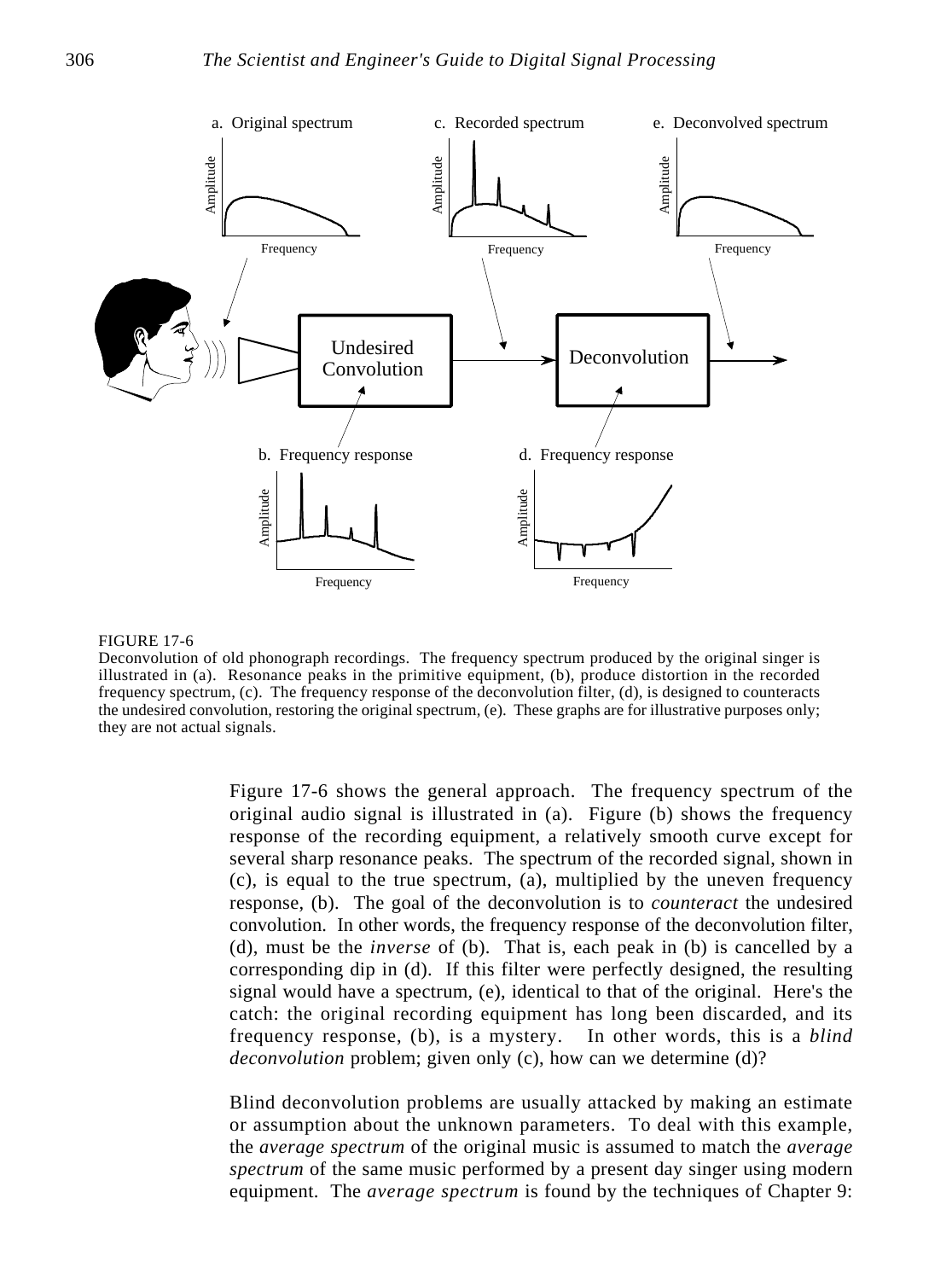break the signal into a large number of segments, take the DFT of each segment, convert into polar form, and then average the magnitudes together. In the simplest case, the unknown frequency response is taken as the average spectrum of the old recording, divided by the average spectrum of the modern recording. (The method used by Stockham et al. is based on a more sophisticated technique called *homomorphic* processing, providing a better estimate of the characteristics of the recording system).

## **Optimal Filters**

Figure 17-7a illustrates a common filtering problem: trying to extract a waveform (in this example, an exponential pulse) buried in random noise. As shown in (b), this problem is no easier in the frequency domain. The signal has a spectrum composed mainly of low frequency components. In comparison, the spectrum of the noise is *white* (the same amplitude at all frequencies). Since the spectra of the signal and noise *overlap*, it is not clear how the two can best be separated. In fact, the real question is how to define what "best" means. We will look at three filters, each of which is "best" (optimal) in a different way. Figure 17-8 shows the filter kernel and frequency response for each of these filters. Figure 17-9 shows the result of using these filters on the example waveform of Fig. 17-7a.

The **moving average filter** is the topic of Chapter 15. As you recall, each output point produced by the moving average filter is the average of a certain number of points from the input signal. This makes the filter kernel a rectangular pulse with an amplitude equal to the reciprocal of the number of points in the average. The moving average filter is optimal in the sense that it provides the fastest step response for a given noise reduction.

The **matched filter** was previously discussed in Chapter 7. As shown in Fig. 17-8a, the filter kernel of the matched filter is the same as the target signal



FIGURE 17-7

Example of optimal filtering. In (a), an exponential pulse buried in random noise. The frequency spectra of the pulse and noise are shown in (b). Since the signal and noise overlap in both the time and frequency domains, the best way to separate them isn't obvious.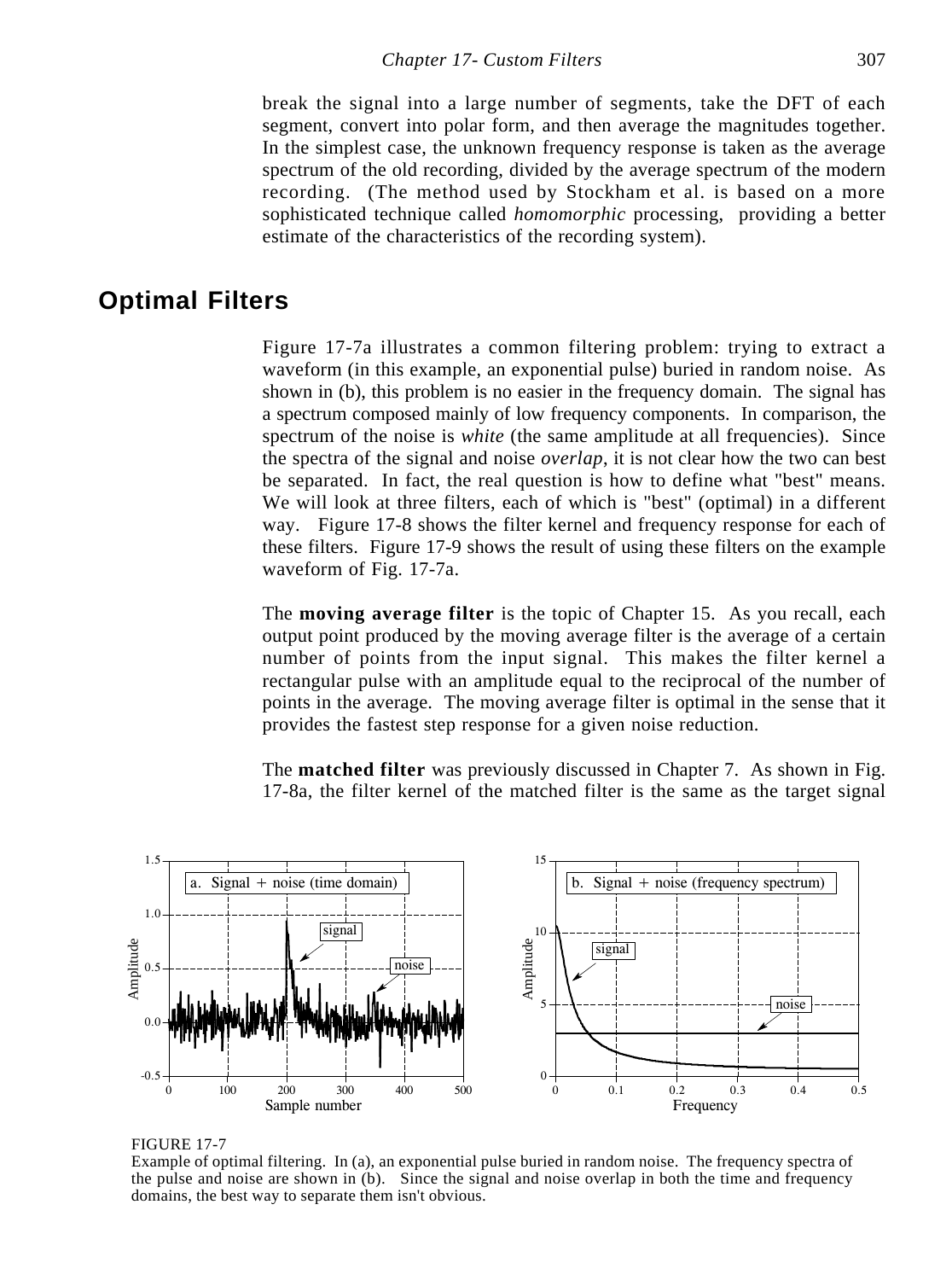

Example of optimal filters. In (a), three filter kernels are shown, each of which is optimal in some sense. The corresponding frequency responses are shown in (b). The moving average filter is designed to have a rectangular pulse for a filter kernel. In comparison, the filter kernel of the matched filter looks like the signal being detected. The Wiener filter is designed in the frequency domain, based on the relative amounts of signal and noise present at each frequency.

being detected, except it has been flipped left-for-right. The idea behind the matched filter is *correlation*, and this flip is required to perform *correlation* using *convolution*. The amplitude of each point in the output signal is a measure of how well the filter kernel *matches* the corresponding section of the input signal. Recall that the output of a matched filter does not necessarily look like the signal being detected. This doesn't really matter; if a matched filter is used, the shape of the target signal must already be known. The matched filter is optimal in the sense that the top of the peak is farther above the noise than can be achieved with any other linear filter (see Fig. 17-9b).

The **Wiener filter** (named after the optimal estimation theory of Norbert Wiener) separates signals based on their frequency spectra. As shown in Fig. 17-7b, at some frequencies there is mostly signal, while at others there is mostly noise. It seems logical that the "mostly signal" frequencies should be passed through the filter, while the "mostly noise" frequencies should be blocked. The Wiener filter takes this idea a step further; the gain of the filter *at each frequency* is determined by the relative amount of signal and noise *at that frequency*:

#### EQUATION 17-1

The Wiener filter. The frequency response, represented by  $H[f]$ , is determined by the frequency spectra of the noise,  $N[f]$ , and the signal,  $S[f]$ . Only the magnitudes are important; all of the phases are zero.

$$
H[f] = \frac{S[f]^2}{S[f]^2 + N[f]^2}
$$

This relation is used to convert the spectra in Fig. 17-7b into the Wiener filter's frequency response in Fig. 17-8b. The Wiener filter is optimal in the sense that it maximizes the ratio of the signal power to the noise power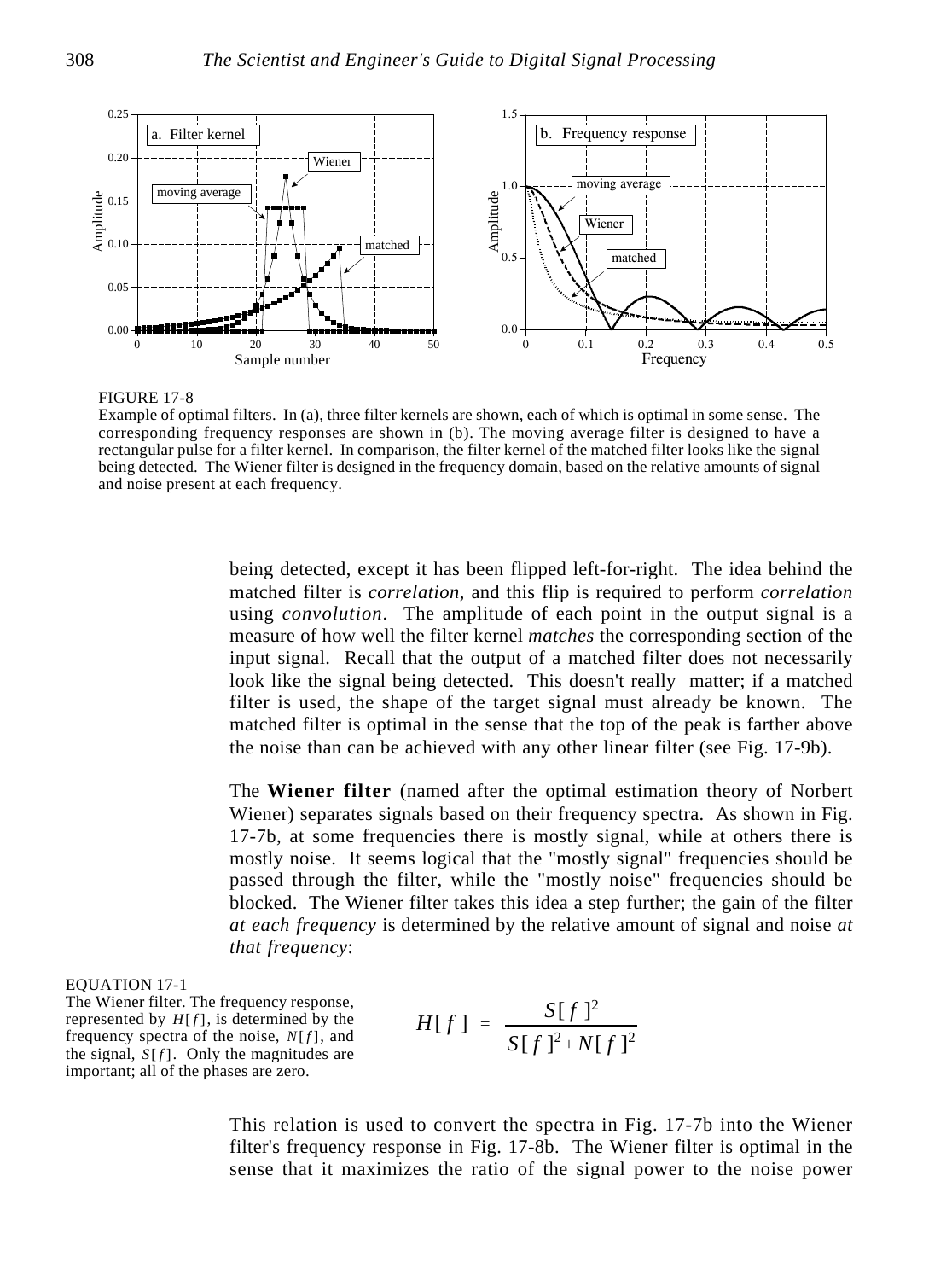

Example of using three optimal filters. These signals result from filtering the waveform in Fig. 17-7 with the filters in Fig. 17-8. Each of these three filters is optimal *in some sense*. In (a), the moving average filter results in the sharpest edge response for a given level of random noise reduction. In (b), the matched filter produces a peak that is farther above the residue noise than provided by any other filter. In (c), the Wiener filter optimizes the signal-to-noise ratio.



(over the length of the signal, not at each individual point). An appropriate filter kernel is designed from the Wiener frequency response using the custom method.

While the ideas behind these optimal filters are mathematically elegant, they often fail in practicality. This isn't to say they should never be used. The point is, don't hear the word "optimal" and stop thinking. Let's look at several reasons why you might *not* want to use them.

First, the difference between the signals in Fig. 17-9 is very unimpressive. In fact, if you weren't told what parameters were being optimized, you probably couldn't tell by looking at the signals. This is usually the case for problems involving overlapping frequency spectra. The small amount of extra performance obtained from an optimal filter may not be worth the the increased program complexity, the extra design effort, or the longer execution time.

Second: The Wiener and matched filters are completely determined by the characteristics of the problem. Other filters, such as the windowed-sinc and moving average, can be tailored to your liking. Optimal filter advocates would claim that this diddling can only reduce the effectiveness of the filter. This is